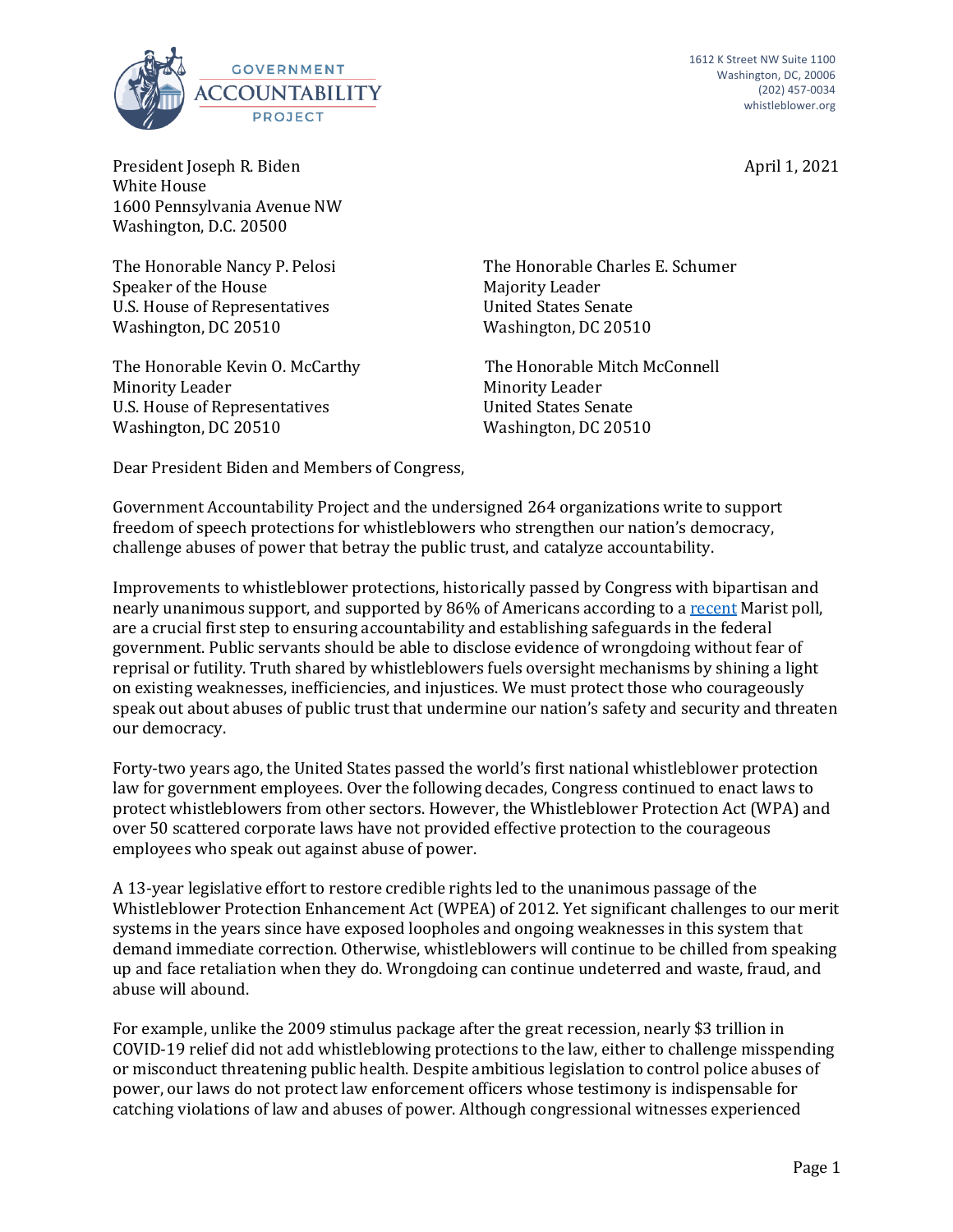dangerous retaliation last year, our laws banning reprisal for congressional communications still have no enforcement provision.

Our laws have not kept pace with modern global standards. As we rebuild international trust in American democracy, essential to earning that trust is to telegraph our commitment to accountability of our government. By strengthening our whistleblower laws to match or exceed those of other democratic nations, we can restore our nation as the world's leader protecting freedom of speech for whistleblowers as an essential vehicle for accountability.

We seek your leadership now to expeditiously implement what Congress intended when it passed the WPEA, and to expand best practice rights where needed most – for the integrity of pandemic relief legislation along with all other public health work; for honest law enforcement officers challenging police abuses of power, and for all congressional witnesses.

Modern global best practices for whistleblower protection are clear. To meet them, America's rights must include four cornerstones:

- Grant employees the right to a jury trial in federal court;
- Give whistleblowers the right to challenge retaliatory investigations;
- Extend temporary relief to whistleblowers whenever they prove a prima facie case of retaliation; and
- Extend whistleblower rights beyond protection from workplace retaliation, and like the European Union, give whistleblowers a legal defense against civil or criminal liability.

Whistleblower protection is a foundation for the rule of law. It does not matter whether the issue is economic recovery, vaccine or prescription drug safety, environmental protection, infrastructure spending, election safety, national health insurance, or foreign policy. We need conscientious public servants willing and able to call attention to waste, fraud, and abuse on behalf of the taxpayers.

America needs your leadership to provide safeguards to courageous whistleblowers for accountability and the protection of democracy. We encourage you to begin by reforming the Whistleblower Protection Act and enacting the key provision described above where rights are nonexistent. Whistleblower reforms are necessary to ensure those who defend the public have a fair chance to defend themselves.

Sincerely,

Government Accountability Project Academics Stand Against Poverty ACCESS (Arab Community Center for Economic and Social Services) Accountability Counsel Accountability Lab **ACORN 8** Advocacy for Principled Action in Government Advocating Opportunity Advocatz Affiliation of Christian Engineers Alaska Community Action on Toxics Alliance for Nuclear Responsibility Alliance for Whistleblowers, Inc. American Association for Justice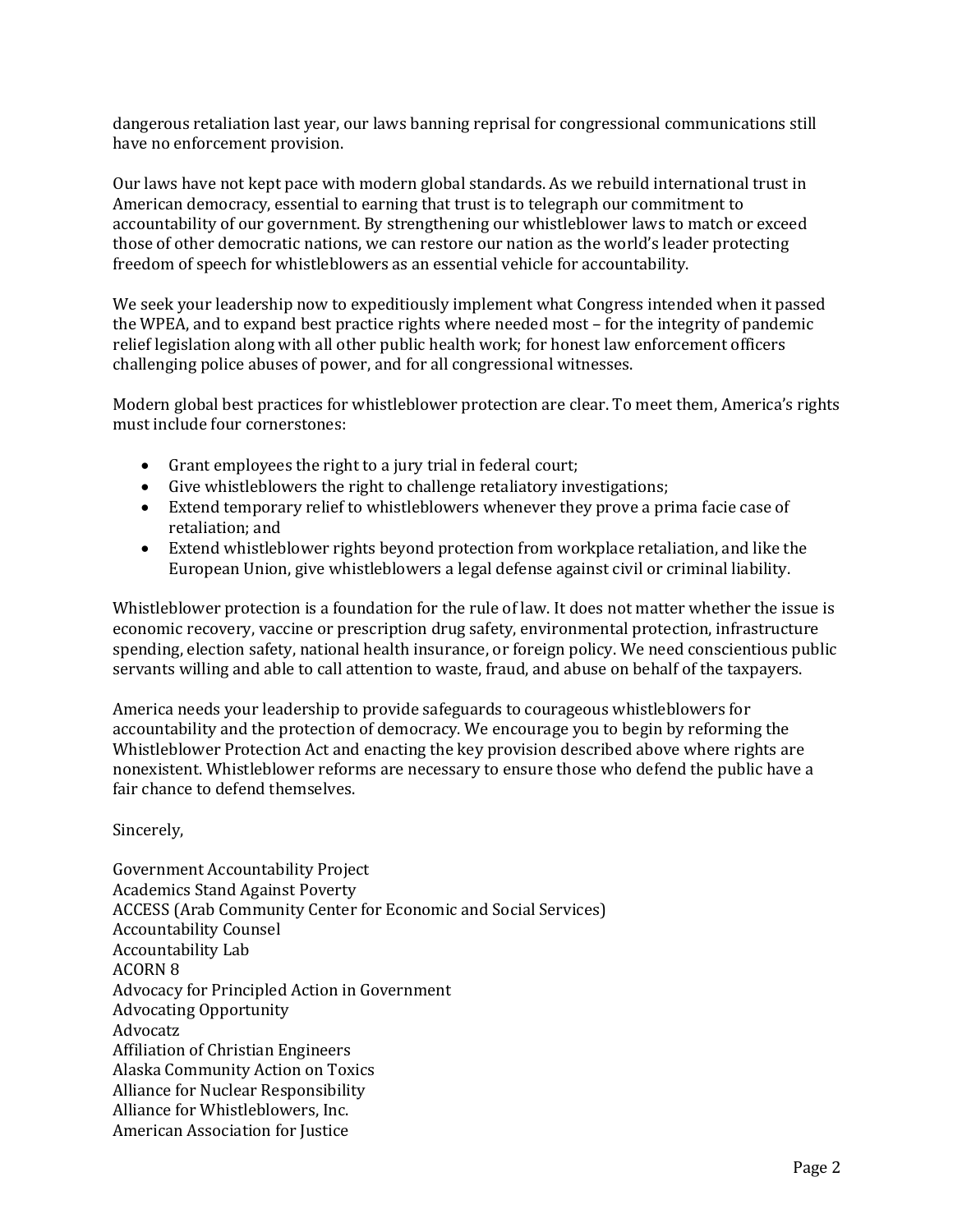American Environmental Health Studies Project, Inc. American Geophysical Union (AGU) American Institute of Biological Sciences American Oversight American-Arab Anti-Discrimination Committee (ADC) Animals Are Sentient Beings, Inc. Arab American Institute (AAI) Arizonans Concerned About Smoking Asian Pacific American Labor Alliance, AFL-CIO Association of Alternative Newsmedia Association of Health Care Journalists Atlantic States Legal Foundation, Inc. Bend the Arc Jewish Action **Better Government Association** Beyond Pesticides Blue Wave Postcard Movement Bryan Schwartz Law California Communities Against Toxics Californians Aware Center for a Livable Future Center for Auto Safety Center for Digital Democracy Center for Gender & Refugee Studies Center for International Policy Center for Justice & Democracy Center for Media and Democracy Center for Progressive Reform Center for Science in the Public Interest Center of Concern Center on Illicit Networks and Transnational Organized Crime Centro de los Derechos del Migrante, Inc. CEO Pipe Organs/Golden Ponds Farm Chesapeake Climate Action Network Children's Law Center Circumpolar Conservation Union Citizen Works Citizens for Health Citizens for Responsibility and Ethics in Washington (CREW) Citizens' Environmental Coalition Clean Elections Texas Climate Science Legal Defense Fund Coalition for Integrity Coalition to Preserve, Protect and Defend CODEPINK Columbia Legal Services Coming Clean Common Cause Community Research Community Science Institute, Inc. Concerned Citizens for Nuclear Safety Concerned Citizens of America Conservation Northwest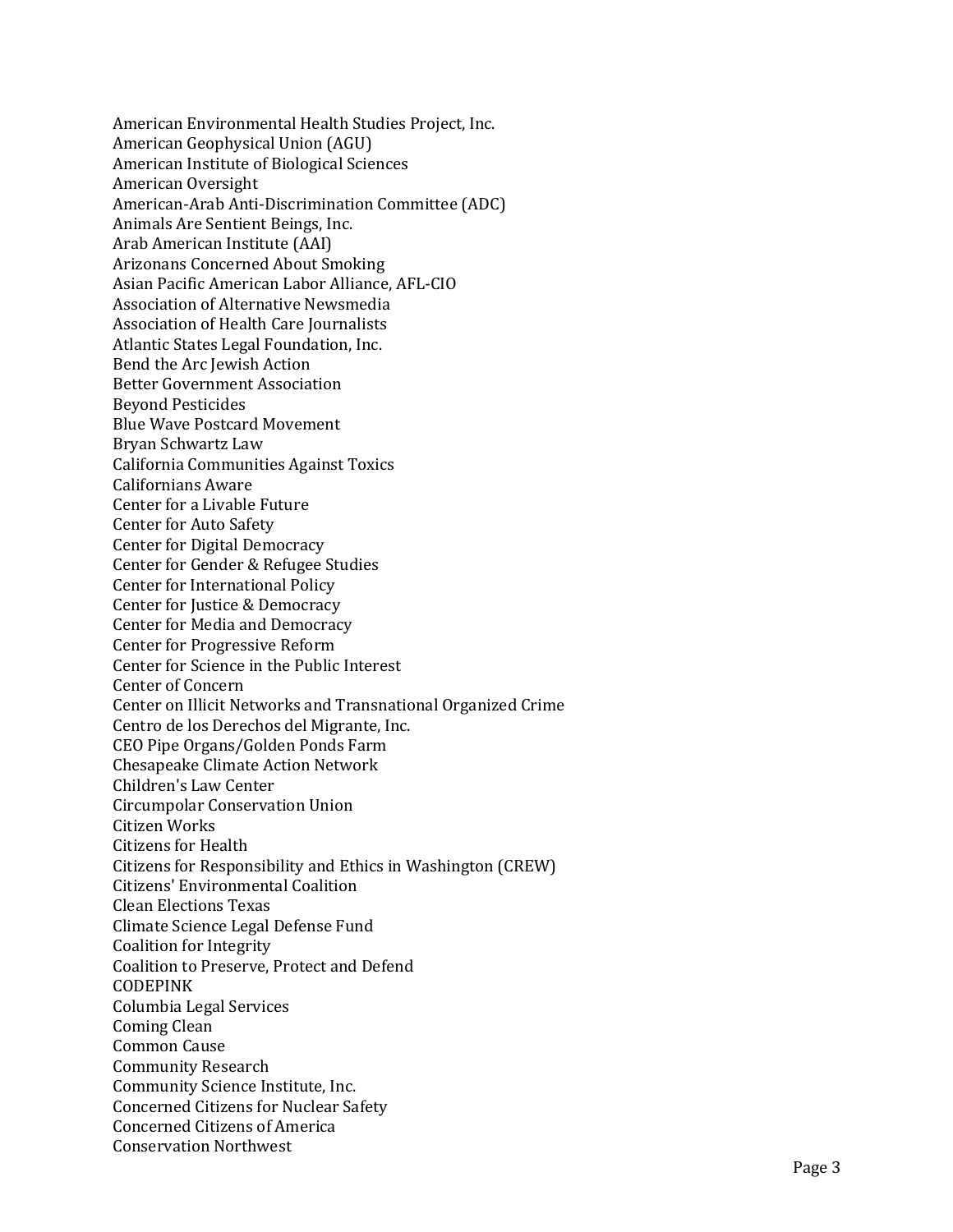Constantine Cannon LLP Constitutional Accountability Center Constitutional Alliance Consumer Action Cook Inletkeeper CorpWatch Corruption kills Council for a Livable World CurbingCorruption Defending Rights & Dissent Demand Progress Democracy 21 Democracy North Carolina Dialysis Advocates Digital Democracy Project Disaster Accountability Project EarthRights International Economists for Peace and Security Environmental Integrity Project Equal Justice Society Equal Rights Advocates Farmworker Association of Florida Farmworker Justice Federal Ethics Center Federal Managers Association Federally Employed Women (FEW) Feed the Truth Fight for the Future First Amendment Coalition Fix the Court Food & Water Watch Forest Service Employees for Environmental Ethics FracTracker Alliance Free Speech Coalition (FSC) Free Speech For People Freedom Network USA Friends of the Earth Geos Institute Global Integrity Global Witness Glynn Environmental Coalition Government Information Watch Grand Canyon Trust Green Delaware Greenpeace USA Hattian Bridge Alliance Heart of American Northwest Human Rights Initiative of North Texas Human Rights Watch Human, Environmental and Leadership Prevalent Center (HELP Center) In the Public Interest Institute for Agriculture and Trade Policy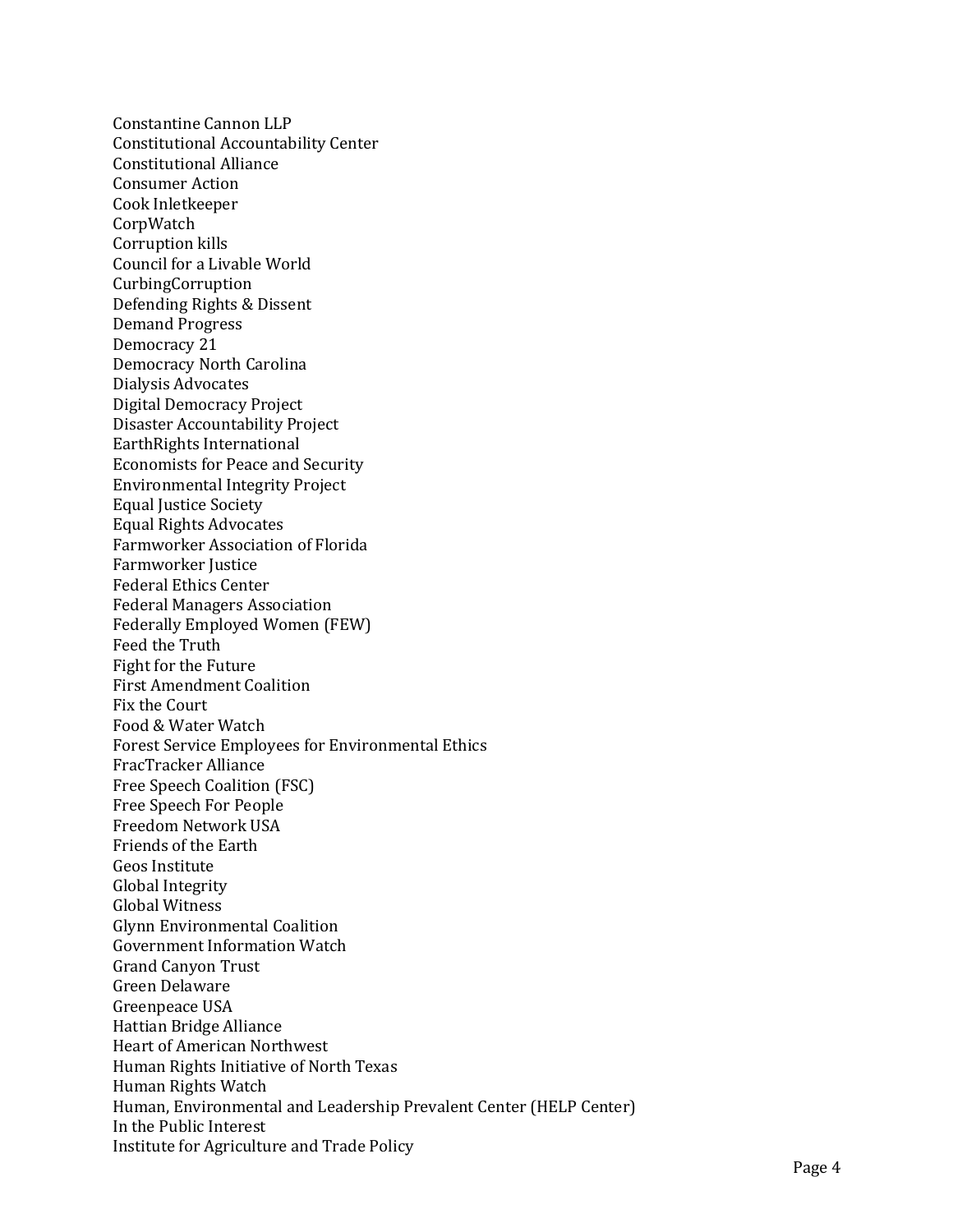Institute for Constitutional Advocacy and Protection International Association of Whistleblowers International Fund for Animal Welfare International Refugee Assistance Projects Issue One Jacobs Institute of Women's Health Judicial Accountability Movement Justice Integrity Project Katz, Marshall, & Banks LLP Kentucky Equal Justice Center Kentucky Resources Council Kohn, Kohn and Colapinto Law Enforcement Action Partnership League of United Latin American Citizens (LULAC) Legal Aid at Work LegalWizard Inc Liberty Shared Los Alamos Study Group Main Street Project Marriage Mission Mehri & Skalet Metrowest Worker Center - Casa Mid-Ohio Valley Climate Action MoneyOutVA National Association of Social Workers National Center for Health Research National Center for Law and Economic Justice National Center for Transgender Equality National Coalition Against Censorship National Council for Occupational Safety and Health National Employment Law Project National Employment Lawyers Association National Federation of Federal Employees National Freedom of Information Coalition National Immigration Law Center National Judicial Conduct and Disability Law Project, Inc. National Network for Immigrant & Refugee Rights National Organization for Women National Security Counselors National Whistleblower Center National Whistleblower Legal Defense and Education Fund National Workrights Institute Network for Environmental & Economic Responsibility Network for Responsible Public Policy New America's Open Technology Institute New Mexico Environmental Law Center New Order National Human Rights Organization No More Guantanamos **NOMOS Consulting** Northern Illinois Justice for Our Neighbors Northwest Environmental Advocates Northwest Environmental Defense Center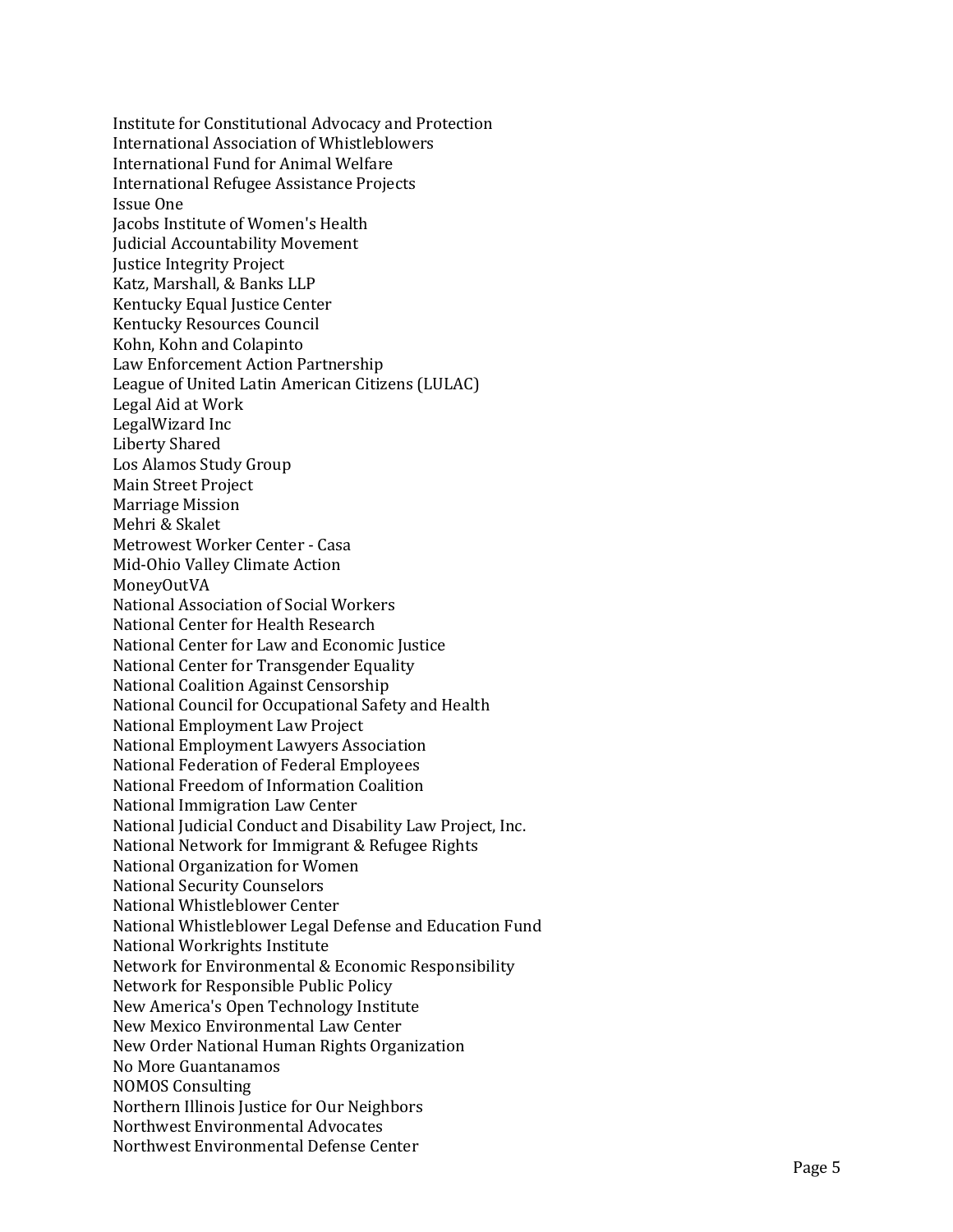Northwest Immigrant Rights Project Northwest Workers' Justice Project Nuclear Energy Information Service (NEIS) Nuclear Watch New Mexico Ohio Voter Rights Coalition Open MIC (Open Media & Information Companies Initiative) Open The Government Oregon Wild Organized Crime and Corruption Reporting Project (OCCRP) Our Maryland P-INC Peace Action Peace and Freedom Party PEN America People for the American Way People's Parity Project Physicians for Human Rights Platform for the Protection of African Whistleblowers Poligon Education Fund Potter Bolaños LLC Press Freedom Defense Fund of First Look Institute PRESS4WORD Privacy Times Progress South Carolina Project Blueprint Project Censored/Media Freedom Foundation Project On Government Oversight Protect All Children's Environment Protect Democracy Public Citizen Public Employees for Environmental Responsibility PYRAMID SCHEME ALERT R Street Institute RepresentUs New Mexico Restore The Fourth Revolving Door Project Rio Grande Foundation Rock the Vote RootsAction.org **Rural Coalition** S.T.O.P. - The Surveillance Technology Oversight Project SalaamUSA Santa Fe Dreamers Project Senior Executives Association Shadow World Investigations Shriver Center on Poverty Law SIECUS: Sex Ed for Social Change Small planet Institute **SMART** Elections Society of Professional Journalists SocioEnergetics Foundation Sojourners